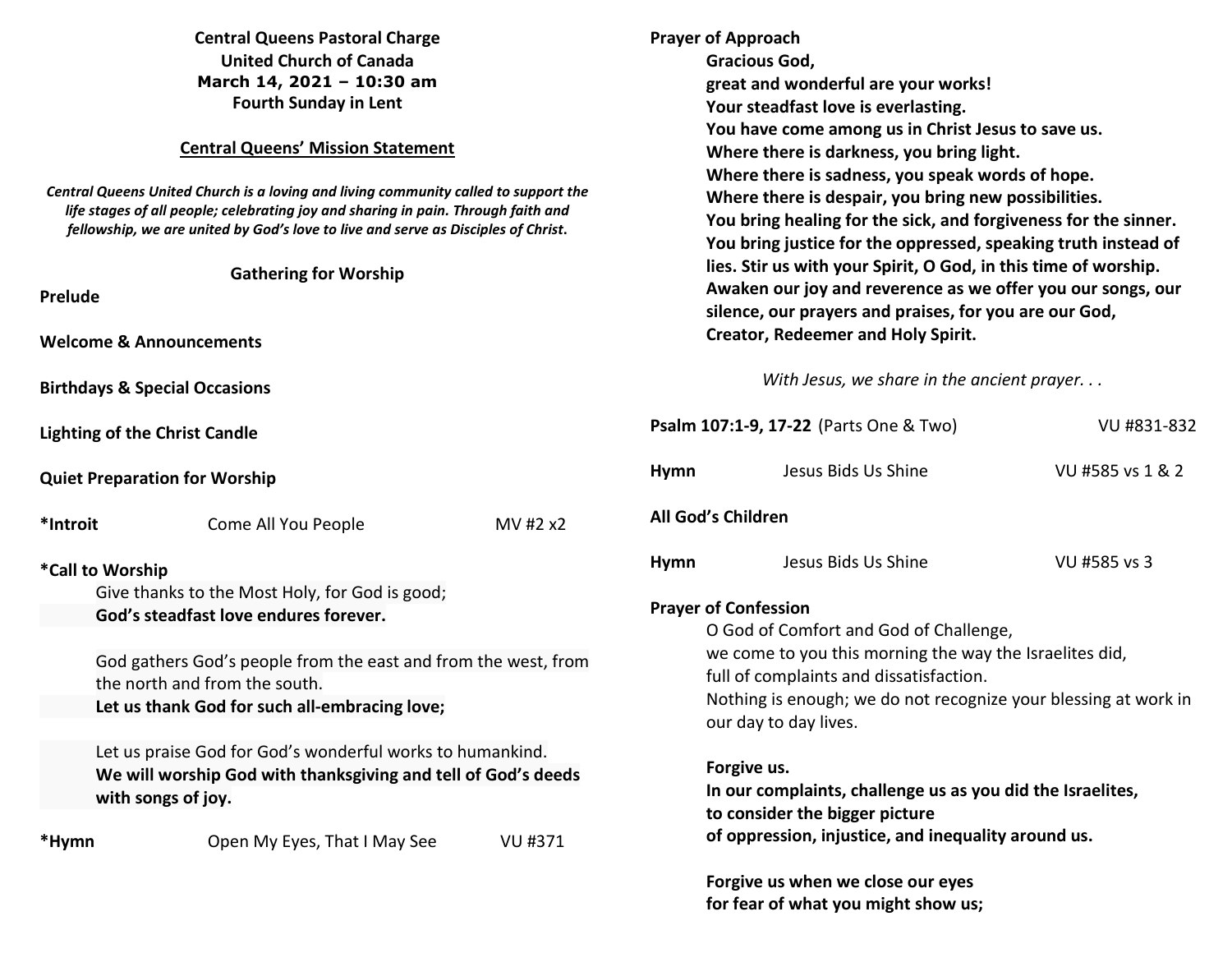**Lift up loving and compassionate leaders to open our eyes until we see what you see in our world.**

 *Moment of Silence* 

**Kyrie** 

**Assurance of God's Love** 

**Presentation of Our Gifts** 

## **Offertory Invitation**

**Offertory** Your Work, O God, Needs Many Hands VU #537

**\*Presentation of Offering** 

**\*Offertory Prayer** 

**O Generous One, we give thanks to you for your steadfast love that endures forever. May these gifts be used to feed the hunger and satisfy the thirst of all those you love throughout your creation. Amen.** 

**Listening for the Word** 

**Sacred Readings Numbers 21:4-9 John 3:14-21** 

**Anthem** 

**Sermon** 

**Responding to the Word** 

**Pastoral Prayer** 

\*Hymn **Draw the Circle Wide** MV #145

**\*Blessing** 

**Choral Benediction** Don't Be Afraid MV #90

**Postlude** 

 **\*** Please stand as you are able

| <b>Ministers</b>         | All of us                     |
|--------------------------|-------------------------------|
| Clergy                   | <b>Rev Greg Davis</b>         |
| <b>Office Hours</b>      | Tuesday, Wednesday & Thursday |
|                          | 9 am – 12 pm                  |
| Office Phone             | 902-964-2291                  |
| Email                    | minister@cquc.ca              |
| <b>Ministry of Music</b> | <b>Kirk Neville</b>           |
|                          |                               |
| Website                  | https://cquc.ca/index.htm     |
| <b>Church Office</b>     |                               |
| Office Hours             | Wednesday & Thursday          |
|                          | 9 am – 12 pm                  |
| Phone                    | 902-964-2221                  |

**Warm Welcome to All** – We are glad you are here as a visitor, a seeker,someone looking for a new church home, or as a regular worshiper.

## **Life and Work of Our Church**

**Greg's Office Hours:** Tuesday, Wednesday and Thursday from 9 am – 12 pm. If anyone is in the hospital or would like a visit from Greg, please call him at 902-964-2291. If you wish to meet with Greg outside the scheduled hours, please call 902-964-2291 or email minister@cquc.ca for an appointment.

**In-Church Services:** Registration is **required**. To registration, please call 902-964-2221 or email office@cquc.ca. Masks **are required**. If you are registering **after 12 pm Thursday**, please text or call Velda at 902-940- 7674.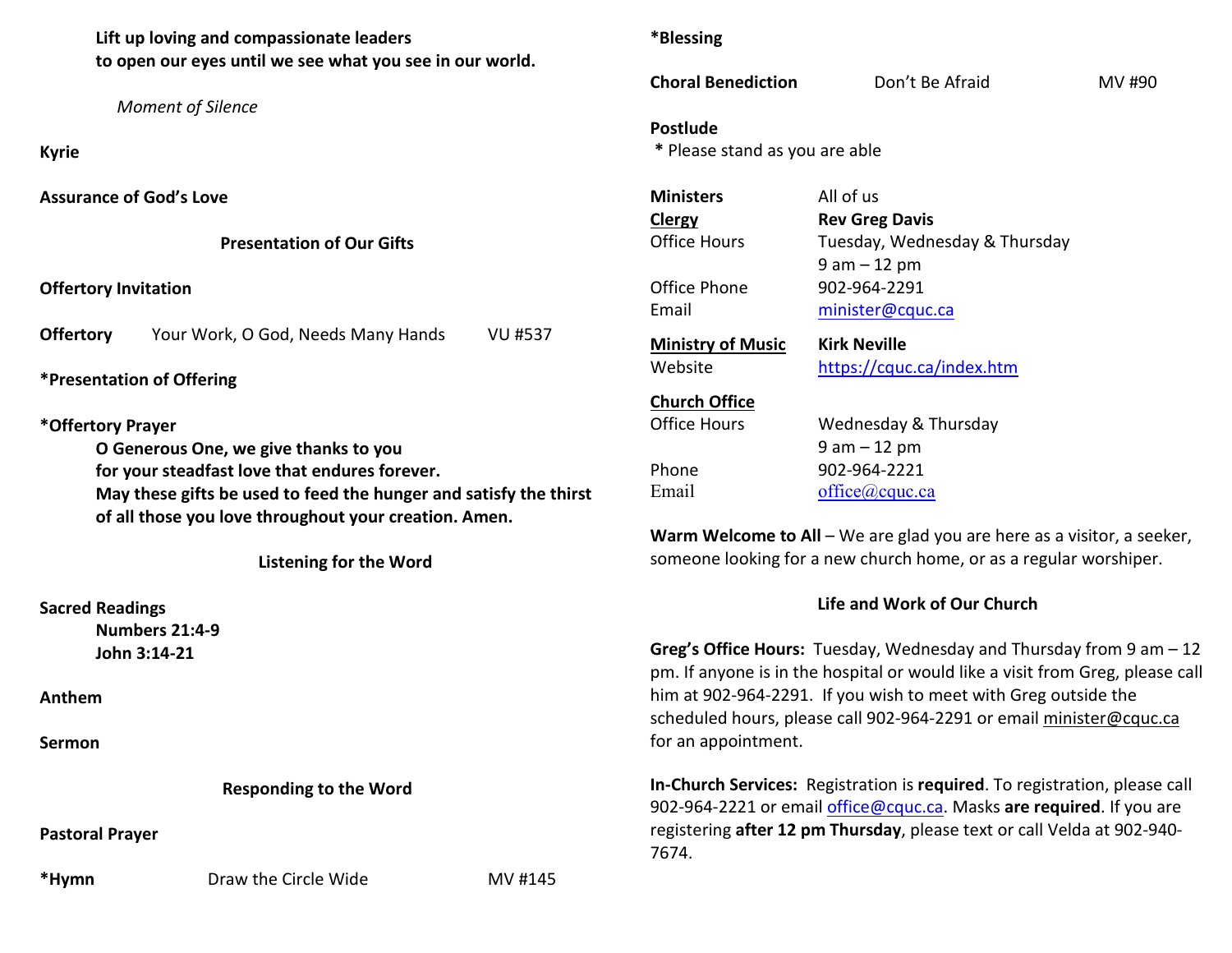**Pop Can Pull Tabs** – George Mason is one among several who collect their pop can pull tabs for charity. Once he has filled a bottle or box with these tabs, he delivers them to a member of the Daughters of the Nile women's organization. The Daughters of the Nile sell them to a Halifax dealer, and the funds then go to the Shriners Hospital in Montreal where they are used to buy reading materials for the children in the hospital. George would be happy to be the local contact for your can tab collections. Just bring them to him here at the church.

**Official Board Meeting** – The Official Board meeting will be held this Thursday, March  $18<sup>th</sup>$ , at 7 pm at the church. Board Meeting

**Bookworms United** - Our next meeting is scheduled for March 24<sup>th</sup> at 10:30 am (please note time change). We will be enjoying the presence of George Mason when we discuss his book, Birds of a Feather. There are a few copies available for reading. Please see Greg.

**E-Transfers** – Central Queens United Church is now step up to accept E-Transfers. If you wish to give your offerings through E-Transfer, please send via email to veldabertram@gmail.com.

**FundScrip** –Next order date will be March 21<sup>st</sup>. You can reach Janet by email (jhowes1969@gmail.com) or by phone (902-393-1527). Ordering will be every 2 weeks. Promotions for March are: Swiss Chalet/Montana's - 7%, Children's Place - 9% and Stokes - 7%. E-transfers accepted.

**Central Queens Emmaus Walkers** – Come join us as we walk and chat every Thursday at 12 pm. Please check Facebook each week to see where we will be meeting. All are welcome.

**Food Bank** –Please remember to continue your support for the Food Bank with non-perishable food items. You can drop them off any Sunday or during the week in the wooden box at the church entrance. **Sunday Worship Cancellations** – In the event of inclement weather, an announcement will be made by radio on Ocean 100 by 9 am. It will also be posted on our website and Facebook page.

**Weekly Bulletins** can be sponsored by you in celebration or remembrance of a loved one. There is a signup sheet on the table at the back of the sanctuary. Cost is \$20.00.

## **Community News**

 **Central Queen's Funeral Co-Op Annual Meeting -** The Central Queen's Funeral Co-op Annual Meeting will be held on Saturday, March  $27<sup>th</sup>$ , 2021, at the funeral home, 2538 Glasgow Road. Open House from 1:00 - 2:00 p.m. Meeting to begin at 2:00 p.m. Everyone welcome. 902-964- 2886. Storm date will be Saturday, April 10th, 2021 at 2:00 p.m. **New members welcome.**

**Seniors Health & Wellness Survey** - In 2018, the PEI government developed a Seniors' Health and Wellness Action Plan for Islanders. This was to try and gain a better understanding of how seniors and those who support seniors find information on health and wellness services available across PEI.

A survey is being conducted with seniors and near seniors (anyone 55 and older), as well as those who support seniors (either informally – eg: family, friends, neighbours, or formally – eg: service providers). The senior's survey, targeted for adults over the age of 55, is available online and in paper format. To access the online version, go to https://surveymonkey.com/r/SeniorsActionPlanSurvey and follow the instructions. The survey is confidential and anonymous and will take no more than 5 minutes to complete. Those who complete it can submit their name for one of two draws for a @20 gift card to Sobeys. If seniors prefer to receive a paper copy of the survey, please call Crystal MacIntyre at 902-368-6527 or email dmacintyre@ihis.org. A paper version of the survey will be sent in the mail with two paid, selfaddressed envelopes (one for survey and one for ballot for prize draw). The survey for those who support seniors in finding the information they need and navigating the systems they use is available online only at https://surveymonkey.com/r/SeniorsActionPlanSupport. It is confidential and anonymous and will take no more than 5 minutes to complete.